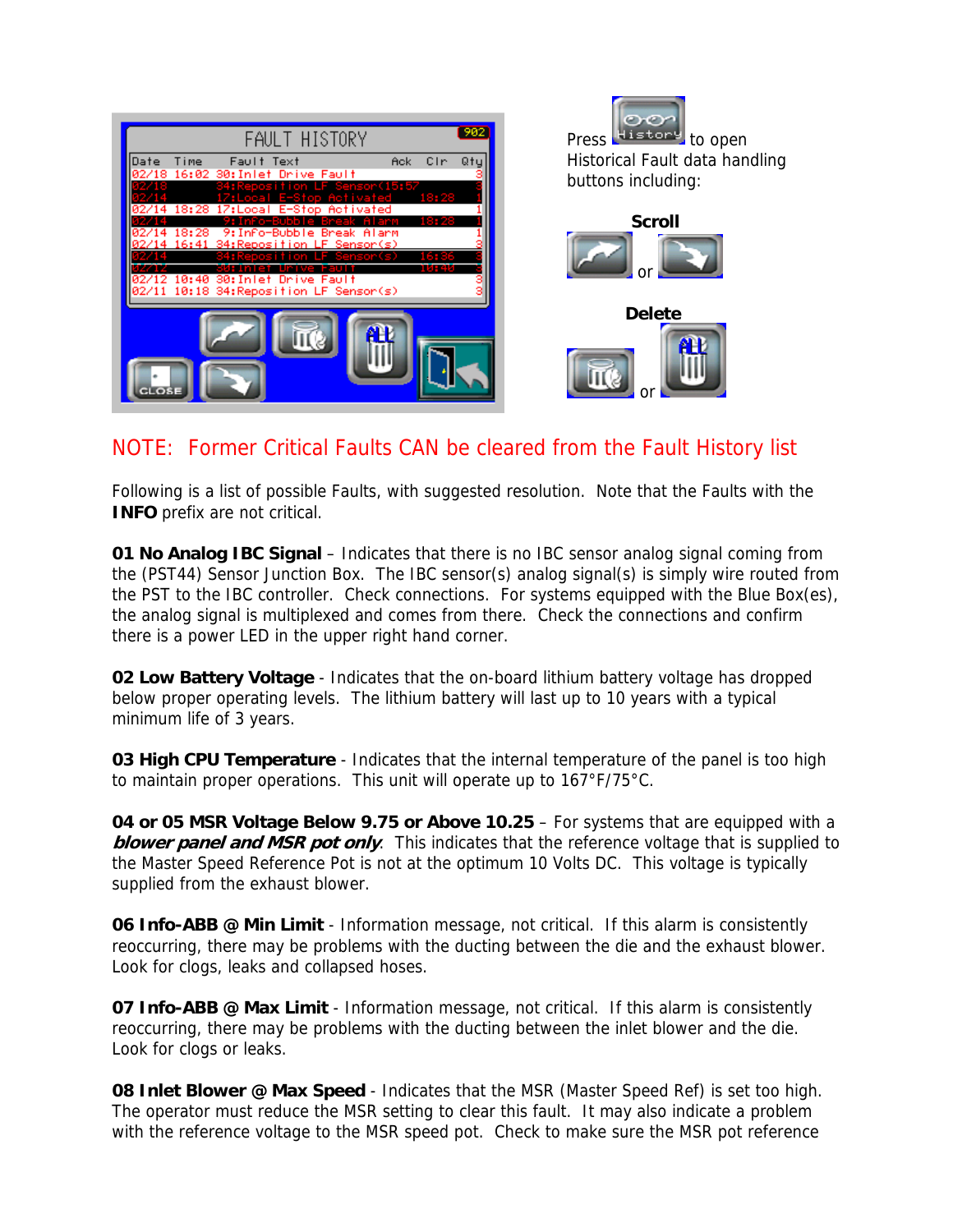voltage is 10 VDC. Indirectly, this may point to supply side issues including valve calibration and or leaks / blocks.

**09 Info-Bubble Break Alarm** - Informational message indicating that there was a bubble break. It will clear when the outlet blower is turned off or the bubble re-inflates.

**10 Info-Layflat Deviation Alarm** - Informational message indicating that the actual layflat drifted above or below the min or max specified on the operator setup screen. This fault will clear when the operator presses the ERROR box on the main operator screen.

**11 No IBC Sensor on Port #1** – For systems equipped with a **Blue Box(es) only**. Occurs when there is no IBC sensor connected to the topmost port on the Blue Box position processor. Note that on systems with two Blue Boxes, this fault only pertains to the primary box (the box connected to the main controller) not 2nd in the daisy chain.

**12 No Sensor Communication** - Indicates that none of the sensors are communicating with the IS-IBC1 system. This fault will occur if no sensors are connected or if the communication connections are broken. For systems equipped with a Blue Box(es), check the fuse inside.

**13 No Layflat Sensor** – Occurs when the system cannot identify at least one functioning layflat sensor (blue label) connected to the Sensor Junction Box (PST44), or to the primary if one, or secondary if two, Blue Box if your system is equipped with this configuration. Check to make sure that these are indeed connected. This fault can also occur if the layflat sensors are fast-flashing. Fast-flashing refers to the LED indicator on the back of the sensor. If the LED is flashing 3-4 times per second, the sensor is malfunctioning. Under normal circumstances, the system will automatically correct any fast-flash conditions, but it may require removing the sensor for 15 seconds.

**14 5304 Com Module Error** – This fault refers to the communication between the main controller module and the 5304 analog output module. Check to make sure that the cable connecting these two components is seated properly.

**15 Sensor Fault** – Refers to a problem with the sensor communication system. Use the [Sensor Com Status] screen located in the Service Menu to determine which sensor is causing the problem. If no sensors are communicating, diagnose as a communication bus problem. To isolate problems with sensors or sensor cables, disconnect all of them and reconnect one at a time. After locating the sensor that is causing the problem, rule out the possibility of a faulty cable by connecting the sensor directly to the Sensor Junction Box (PST44) or Blue Box if your system is configured this way.

**16 Digital Output Module Fault** – This fault occurs when one of the digital IO card (5407) has stopped communicating to the main controller module via the grey ribbon cable. Check to make sure that the cable connecting these two components is seated properly.

**17 Emergency Stop Active** – This fault occurs to make a record that the E-Stop was pressed. If it is displayed in the active faults screen, the E-Stop has not been cleared. The History screen will display former E-Stop activations. Note that an E-Stop turns off ALL outputs and removes power from all externally powered modules. The CPU remains powered at all times.

**18 Both Sec Cage Inputs On** – This fault occurs when both the open and close inputs from either a mechanical switch or PLC are on at the same time. This condition will prevent the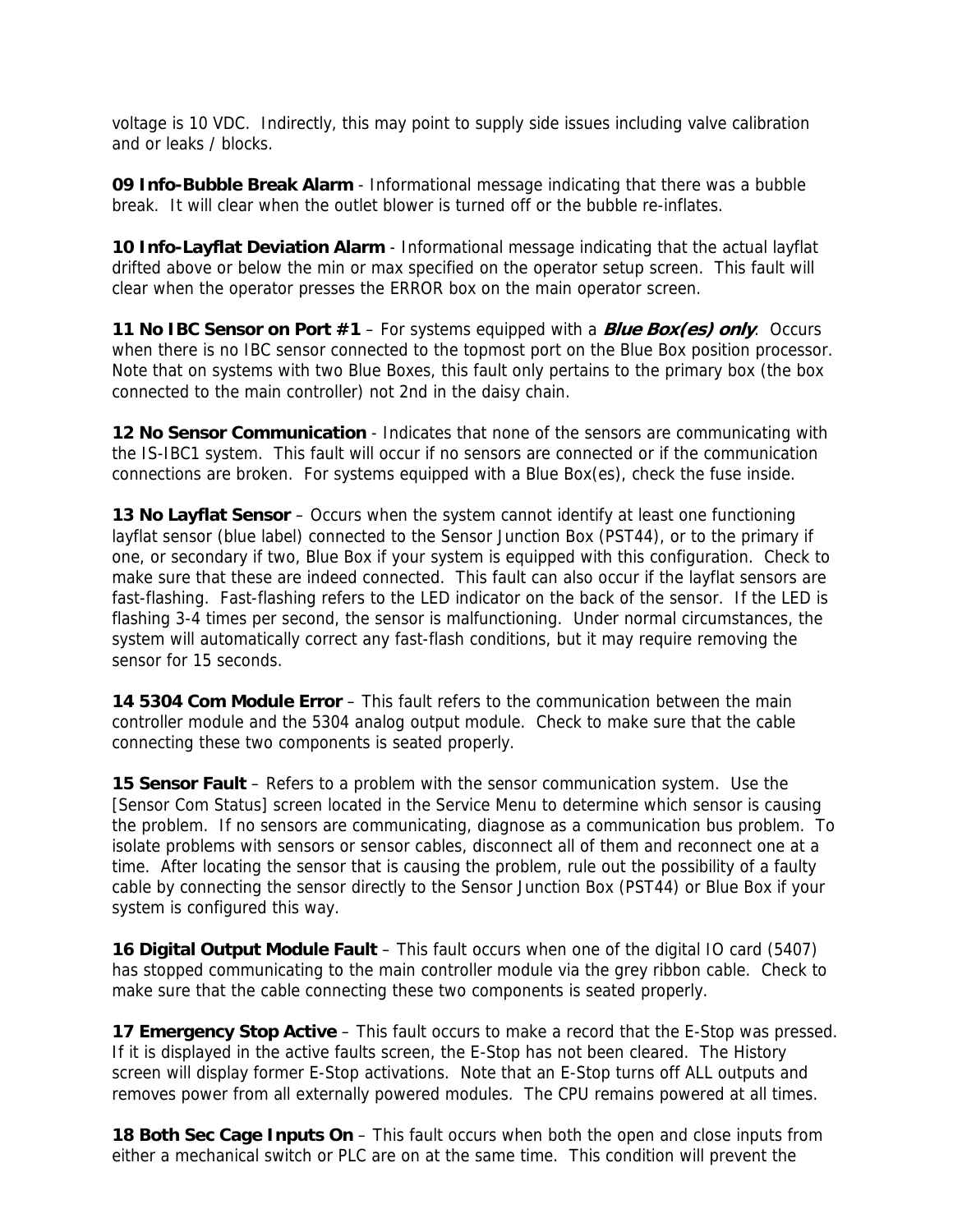secondary cage control function from working. Check the wiring to the IBC system to verify the inputs are terminated properly.

**19 No Sec Cage Sensor** – This fault occurs when the secondary cage control option is on but there is no secondary cage sensor installed or communicating with the system. The secondary cage sensor has a yellow label and the part number SCn. If your system does not have the secondary cage option, use IBC Viewer to turn coil 1061 off locally or contact DRJ to turn off remotely.

**20 Kundig Com Failure** – This fault indicates that the communication between the IBC system and the FE-7 is not functioning properly. Check the Ethernet cable that connects the two devices. This cable should be a cross-over cable if the connection is direct or unmanaged. It should be a straight-through cable if the FE-7 is connected via a router. Also, check the large 25 pin cable between the MBI and the Measuring Bar.

**21 Kundig System Failure** – Either sensor reports an MBI system error. Go to the MBI and press the S4 key until the States/Errors screen is displayed. Press S3 to change the access command from NO to YES. Press S4 to access the state screens. Press S3 to scroll through the various states. You will need to refer to the MBI manual for the meanings of the states bits to resolve the problem.

**22 Both IBC Min and Max Alarm** – The IBC Sensors have minimum and maximum zone outputs. The minimum zone indicates that the bubble is too close to the sensor to get a good reading. The maximum zone indicates that the bubble is too small for automatic control. This fault occurs when both outputs are on at the same time.

**23 FEx Outer + Inner Limits On** – The Measuring Bar has four limit switches. Two are assigned to each moving film sensor, one for each of the two inner limits and one for each outer. If either sensor reports that both limit switches are on, then at least one limit switch is stuck.

**24 FEx Sensor Fault** – This fault occurs when the IBC system is in a stable bubble condition and the web moves to one side of the Measuring Bar. The following should be checked:

- One sensor is tracking the web and the other one is not. This can be caused by a dirty sensor or a sensor that has failed. Wipe the sensor with a soft cloth and cycle power on the MBI controller. If the sensor moves in and out to the limits but then does not start tracking the film, the sensor should be replaced.
- If the IBC system is reading a layflat that is bigger than the position of the sensor that is reading, then a sensor is out, otherwise the web is misaligned. This is an inferred error, in other words, the IBC system is indicating that the measurement from the measuring bar does not make sense with layflat that is being read by the diameter measuring sensors. This can occur if the stable bubble delay is too short and the web path is long. Increase the stable bubble delay by 60 seconds in this case. Otherwise check the maximum layflat settings in the IBC system and the measuring bar overall width settings.

**25 FEx Motor Fault** – This fault occurs when either film edge sensor reports a movement timeout. This would occur during power up or during an automatic reset. The MBI instructs the motor to move the sensor to the inner or outer limit and if the sensor does not trigger the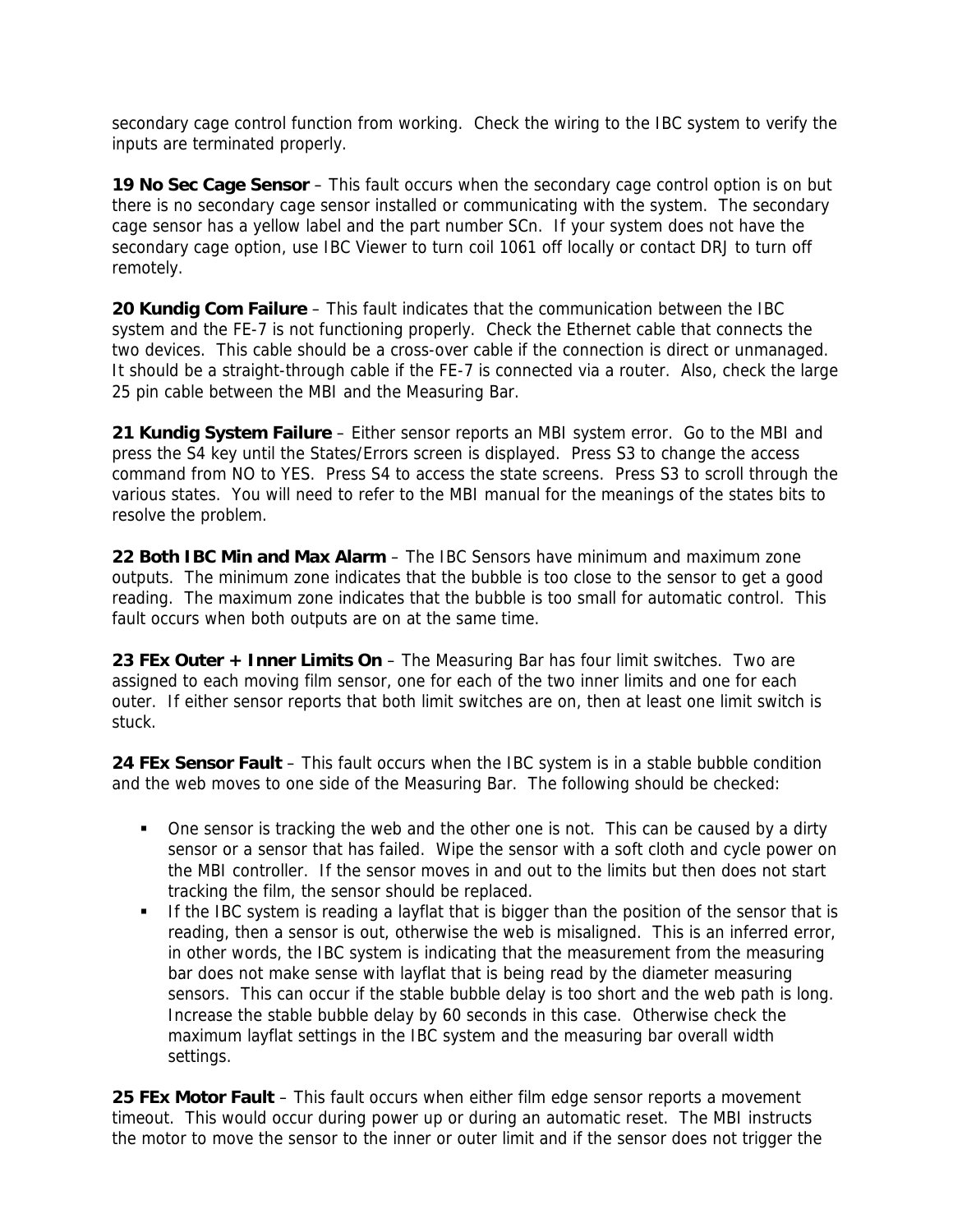limit in the correct amount of time, this fault occurs. This could be caused by a faulty motor not moving the sensor, or a faulty limit switch.

**26 Misaligned or Web Too Wide** – This requires the IBC system to be in the stable bubble mode in order to be reported. The FE-7 will report a misaligned web if either film edge sensor outer limit switch is on. This can occur if the web is shifted to one side or if the outer limit switch is stuck. If the sensor is tracking the film on both sides properly and this fault is occurring, it is likely that an outer limit switch is stuck. Use the MBI CPU display to read the system states to determine which limit switch is stuck on.

**27 NonIBC Excessive Inflate Time** – This fault occurs if the Inflation function is active for longer than the set time limit, established in the Semi-Auto mode setup screen. Valid only in LF Sizer mode if applicable.

**28 NonIBC Excessive Deflate Time** – This fault occurs if the Deflation function is active for longer than the set time limit, established in the Semi-Auto mode setup screen. Valid only in LF Sizer mode if applicable.

**29 Remote Emergency Stop** – This fault occurs when E-stop detection is enabled and the remote E-stop circuit is de-energized. All controller operations (except communication processes) will stop.

**30 Inlet Drive Fault** – Inlet drive has failed to start when requested or has reported an internal fault. Check the inlet variable speed drive for internal faults and wiring issues.

**31 Outlet Drive Fault** - Outlet drive has failed to start when requested or has reported an internal fault. Check the outlet variable speed drive for internal faults and wiring issues.

**32 Layflat Sensor(s) Missing** – The system detects the maximum number of layflat sensors detected and updates an internal parameter to this value. If the system loses communication with one or more layflat sensors (blue label), this fault will occur. Correct by inspecting the layflat sensors and communication cables and connections.

**33 Auto AVC Failed; Run Manually** – When the Auto Valve Calibrate (AVC) system is run automatically during startup of the machine, the operator is given a go/no go indication. If the operator gets the no go indication, the old valve calibration values are maintained and the AVC process is aborted. The operator can proceed running the line, but to get a better understanding of what went wrong, a technician needs to run the AVC process within the SERVICE section of the HMI. This will generate detailed messages about what the issues are causing the failure.

**34 LF Sensor Position Wrong** – This error occurs when the entered layflat target cannot be achieved with the current position of layflat sensors. Go to SERVICES – HARDWARE CHECKOUT – LF SENSOR COMM STATUS. The distance each sensor should be adjusted is shown on this screen (see below): For example, in order to accommodate the established full range of layflats as set in **LAYFLAT SETUP section 2.3.3**, sensor ID6 (serial number 100015 highlighted) will need to be physically moved OUT, or away from the bubble, 3.5"